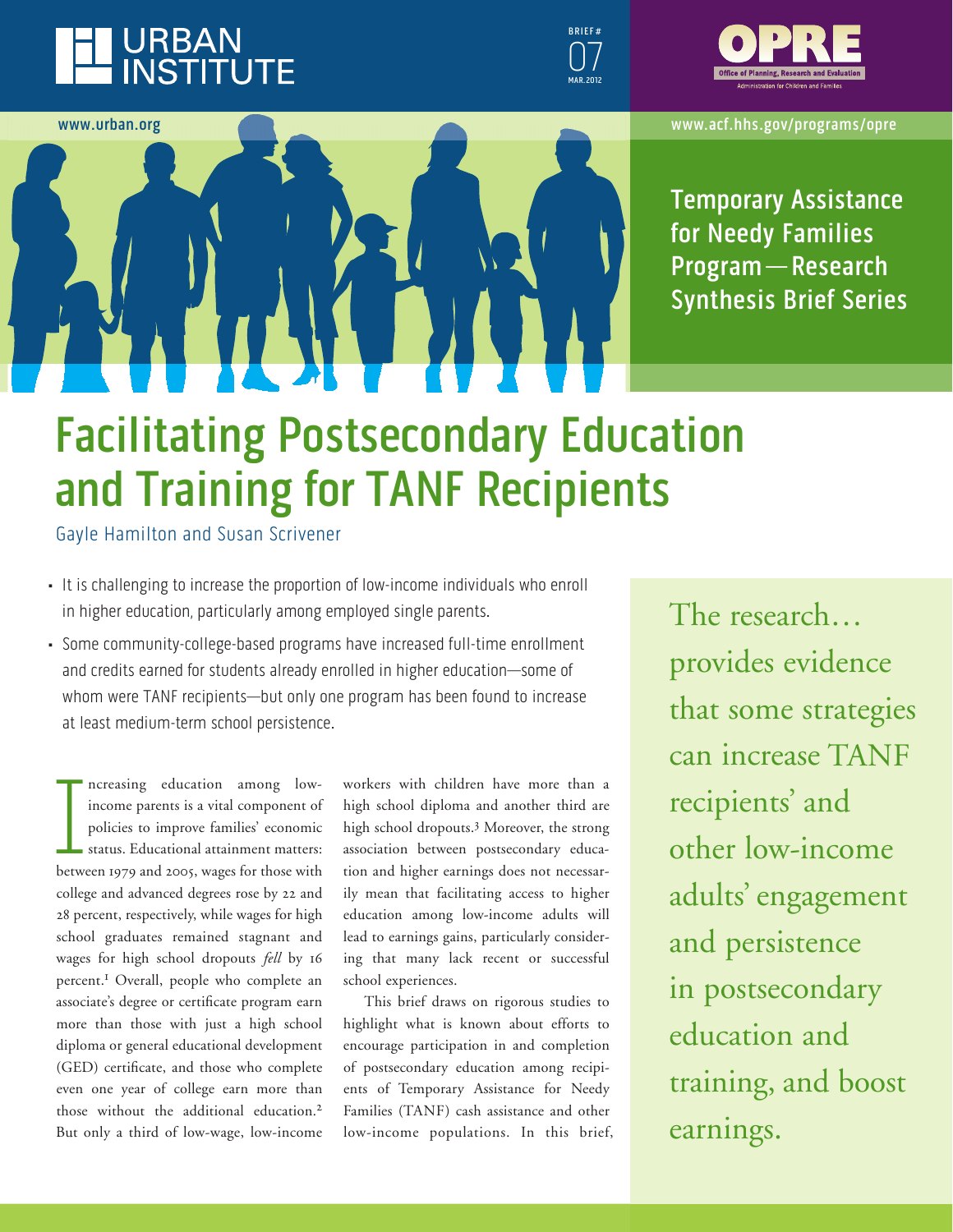postsecondary (or higher) education is defined as academic and vocational/occupational postsecondary programs but not basic education (such as GED preparation classes or high school diploma programs). The brief explores the programs that have been tried, their success in increasing engagement and completion, and the extent to which increases improved economic well-being.4 Emphasized studies are those that used random assignment (experimental) research designs, which allow the effects of the strategies to be disentangled from the effects of other factors, such as the economy. The random assignment process ensures that individuals assigned to different treatment groups have similar characteristics at the start of the study. Thus, any subsequent differences between the groups—for example, in enrollment or certificate completion can be attributed to the initiatives being studied.

# **What Are the barriers to Postsecondary Education for Lowincome individuals?**

Although access to and enrollment in higher education has expanded greatly in recent decades—total fall enrollment in two- and four-year institutions grew from about 5.9 million students in 1965 to about 17.5 million students in 20055—low-income individuals remain less likely to attend college than other adults in the United States. For example, in 2008, 55 percent of high school graduates in the lowest family-income quintile enrolled in college within a year of graduation, compared with 80 percent of high school graduates in the highest quintile.<sup>6</sup> Key barriers to postsecondary education for low-income individuals include affordability, inadequate financial aid, and inadequate preparation in the K–12 system.7

Community colleges are an important pathway into postsecondary education for millions of low-income adults. They have commonly sought to address some of the above barriers with open admissions policies, low tuition and fees, and flexible course schedules. These institutions serve a wide array of students and have long provided academic programs as well as employment and training programs, making them a key player in developing a more skilled workforce.8

Unfortunately, many students who enter community college never complete their studies. Recent data show that only about half of those who begin at a community college earn a degree or enroll elsewhere within six years.9 Not surprisingly, success rates vary greatly for different groups of students. So-called traditional students, who attend school full-time immediately after graduating from high school, rely on their parents for financial support, and work part-time or not at all during the school year, can typically devote most of their energy to their studies. On average, these students have more success than nontraditional students who may have children, work full-time, or have delayed enrollment.10 One study of employed adult undergraduates at community colleges, for example, found that 62 percent who considered themselves workers first (and students second) had not completed a certificate or degree after six years and were no longer enrolled, compared with 39 percent of such adults who described themselves as students first (and who were working only to cover minor expenses).<sup>11</sup> Barriers to success in college for low-income adults include a need for schooling or training to mesh with parenting responsibilities and with nonstandard, dynamic work schedules—without significantly reducing their work hours and thus their already low

income. Moreover, for many adults, their last experience with school may have been years in the past.<sup>12</sup> In general, college persistence is affected by the barriers to college access mentioned above, as well as by inadequate student support services and uncertainty about how to teach adults any needed basic skills.

TANF recipients face additional challenges to postsecondary education. Roughly half lack a high school diploma or GED. TANF agencies have sought to address this by referring TANF recipients to basic education courses, as well as to vocational training programs and postsecondary education. In addition, agencies have provided supports to those pursuing education and training: child care assistance, help with the costs of books and fees, occasional tuition assistance, career counseling in some cases, and work-study opportunities. Such actions, however, have been taken within the context of TANF agencies encouraging recipients to spend substantial time in "work" while pursuing education. Federal TANF law requires states to engage at least 50 percent of families in approved "work" activities—for at least 30 hours a week (or for 20 hours for single parents with children under age 6)—or risk penalty, and the law limits the degree to which education and training count toward the participation rate. Specifically, hours in vocational training can count toward the participation requirement, but can only count toward all hours of participation for 12 months for a given recipient. After 12 months, a state can only count the hours in which a family member is participating in higher education toward the participation rate (counted as job skills training) if he or she is also participating for at least 20 hours per week in a "core" work activity, such as subsidized or unsubsidized employment or work experience.13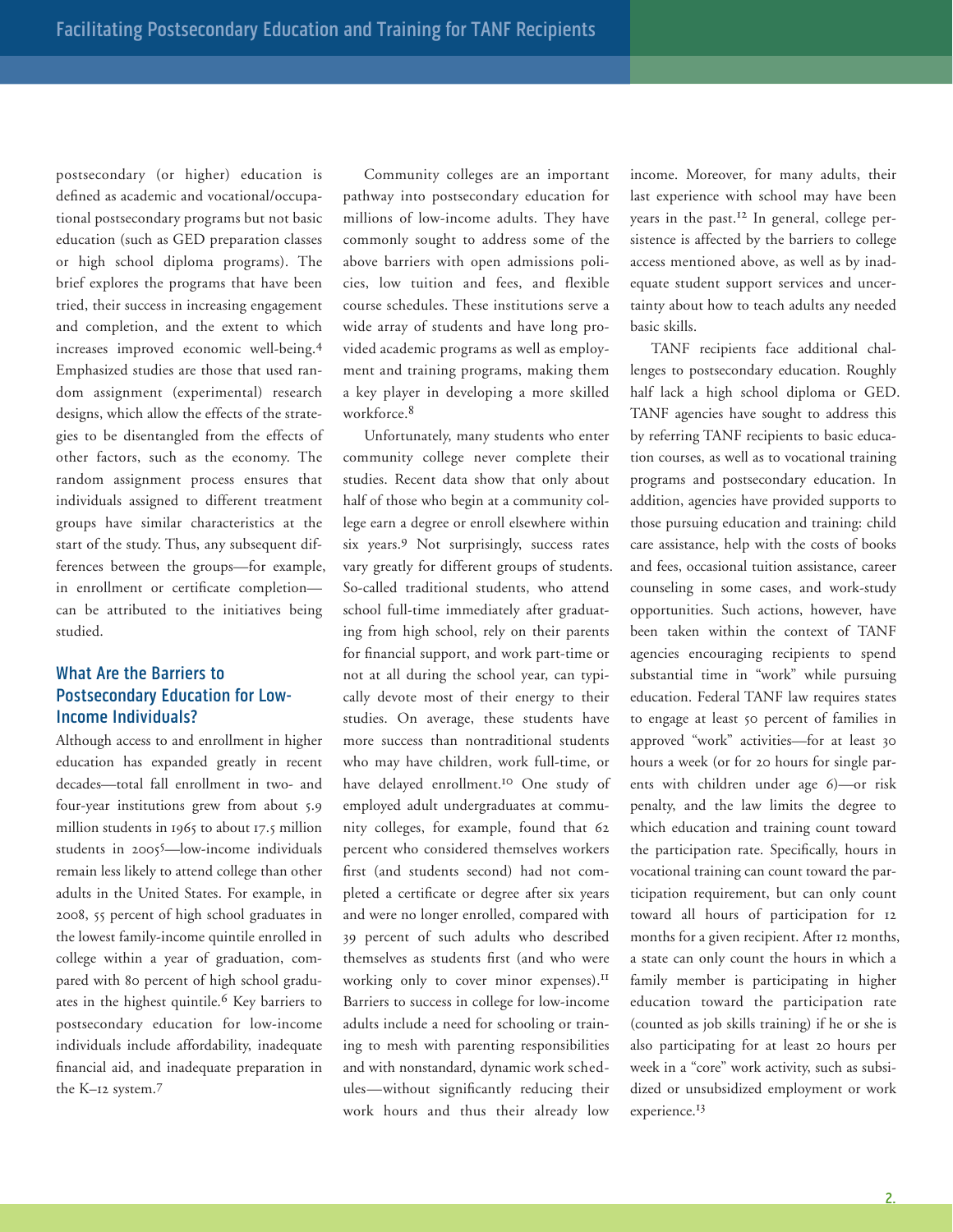# **Have Programs Encouraging education and Training among Lowincome individuals increased enrollment and Completion?**

Programs promoting education and training for low-income individuals have operated both within and outside of the TANF program (and, formerly, the Aid to Families with Dependent Children program). Studies that have rigorously evaluated the effects of education and training initiatives for welfare recipients as well as those targeted to other low-income individuals are discussed below and are summarized in table 1. 14

The National Evaluation of Welfare-to-Work Strategies (NEWWS), a large 1990s study, examined a number of programs with different emphases.<sup>15</sup> In three cities, comparisons of education-and-training-first programs that *required* welfare participants to participate initially in education or training with a control group facing no participation mandate showed that, for sample members as a whole and over a five-year follow-up period, this strategy increased participation in basic education in all three sites and increased participation in vocational training in one of three sites, but did not increase postsecondary education participation in any of the three. NEWWS also investigated a mixed strategy that, within the same program, urged some people to get a job quickly while requiring others to initially enroll in workfocused, short-term education or training. The welfare agency operating the program partnered with a local community college on the program design and operation, but assignments to academic college courses, as opposed to vocational training courses, were not permitted. While the program increased the proportion who took at least one college course for credit in the second half of the five-year follow-up period, data indicate that this increase was driven primarily by welfare

recipients' increased exposure to the community college system while they were participating in job search and other program activities rather than by specific actions taken by program staff.

Results from a program targeting TANF recipients who worked at least 20 hours a week and had a high school diploma or GED were less encouraging. New Visions, partially funded by TANF funds and run at a community college in Riverside, California, from 1998 to 2003, was voluntary and aimed at individuals not already enrolled at the community college. It provided a 24-week college bridge program to prepare people for occupational training programs and offered a flexible schedule of classes, self-paced curricula, and short (six-week) class segments. Compared with a group of working welfare recipients eligible for Riverside's usual services, New Visions resulted in only a small increase in the likelihood of people enrolling in community college courses and produced no increase in the likelihood of accumulating regular college credits or attaining a certificate or degree over a three-year followup period.16

Similar results were found for two programs also operated in Riverside from 2000 to 2006 that were studied in the Employment Retention and Advancement (ERA) project. One program was operated by the welfare agency and the other by the workforce development agency. Both referred welfare recipients who were newly employed and working 20 or more hours per week to community education and training programs. Both programs used TANF funds for administration but other funding for education and training slots. One program, however, encouraged recipients to meet the state's 32 hour-per-week TANF participation requirement by adding another 12 hours of attendance in developmental (remedial) education

(i.e., courses designed to bring students' basic skills to college standards), vocational training, or postsecondary education. The other allowed recipients to substitute additional hours of the same type of schooling for hours on the job, or even to temporarily forgo employment and participate full-time in approved skill-building activities. Relative to a typical work-first program with a 32-hourper-week work participation requirement and focusing only on individuals with a high school diploma or GED, the two educationand training-focused programs had little or no effect on participation in any type of education or training (while there were increases in adult basic education for those who lacked these credentials) and did not increase the receipt of certificates or diplomas. Notably, about one-third of recipients in the workfirst program participated in an education or training activity, without any encouragement from a welfare program.17

The New Visions and ERA evaluations posited similar reasons for the limited effects of these voluntary programs on participation in education and training, based on field research. The chief difficulty appeared to be convincing many employed single parents—especially those working full-time—to cut back on their hours of work or on family time in order to attend school or training.

Another study examined three small-scale voluntary programs that were sector based, that is, they provided training related to specific industries. The programs targeted individuals with an interest in and aptitude for certain occupations and with requisite basic skills (almost all had a high school diploma or GED). Only about a third were employed part- or full-time when they enrolled, and about a quarter reported that they were receiving TANF at the time of enrollment (but none were mandated under TANF to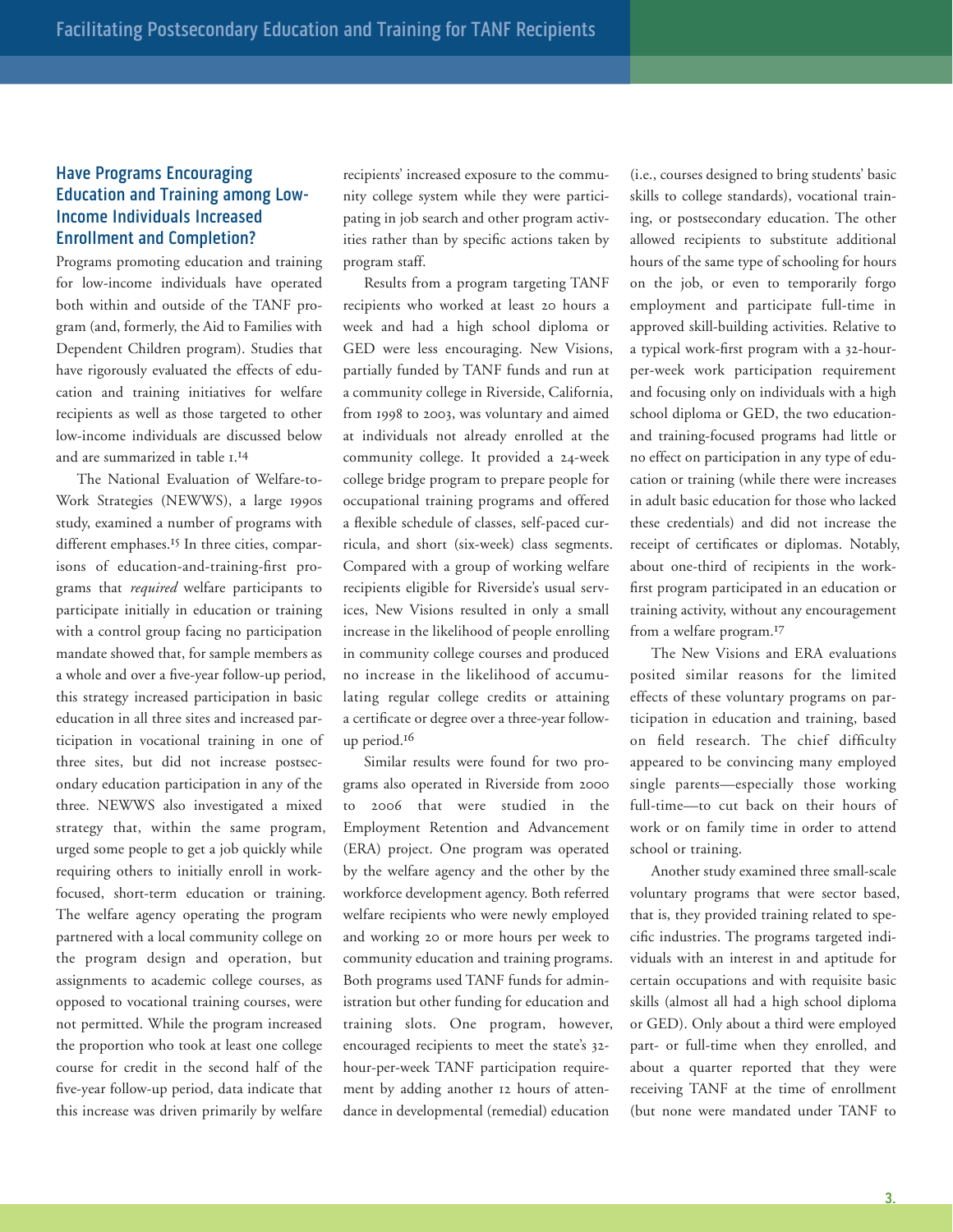attend the training). Program operators included a community-based organization, a social venture, and an association of area employers and unions. Services included integrated skills training tied to specific sectors—for example, medical and basic office skills, information technology, health care, and manufacturing—and job-matching assistance to employers in those industries. Over a two-year follow-up period, the programs increased the percentage of individuals who began skills training (93 percent, compared with 32 percent for the control group), and 75 percent of those in the programs completed the training.<sup>18</sup>

# **What is Known about the earnings effects of Programs That Have Increased Postsecondary Education and Training?**

As discussed above, few rigorously evaluated programs that have sought to increase postsecondary education and training enrollment, particularly among employed single-parent TANF recipients, have, in fact, done so. However, *if* programs increase such enrollment, they *can* produce economic gains. The sector-based training programs provide an example: over the study's two-year follow-up period, average earnings for those who entered the program increased by about \$4,500, or 18 percent.19

In some of the programs, education and training did likely pay larger dividends to participants who received a high "dosage" of instruction, completed class sequences or programs, and received a degree or certificate or attained a skill level valued in the labor market. But only a minority of individuals—for example, in the NEWWS programs20—achieved these intermediate milestones.

## **Have Programs Designed to Help Low-income Community College Students Stay in School Made a Difference?**

In the past decade, several programs have aimed to help low-income and other disadvantaged community college students *already enrolled* to stay in school and succeed academically. The studies described here (and summarized in table 1) are of programs that focused predominantly on nontraditional college students—ones older than traditional students and more likely to have family and work responsibilities—and who are more similar to TANF recipients than are students in programs primarily serving young people just out of high school. Two of the programs were funded with states' surplus TANF funds and one had no explicit connection to TANF. None of these studies has examined effects on earnings.

Two colleges in New Orleans tested a program that offered a performance-based scholarship that granted students money only if they met certain academic benchmarks. This model attempted to address financial needs while providing an incentive to perform well. The program offered students up to \$1,000 for each of two semesters, for a total of \$2,000, if they enrolled at least half time and maintained a C (2.0) or better grade point average. Program counselors monitored academic performance and disbursed the scholarships directly to students. The scholarships were paid in addition to federal Pell grants and other financial aid, and students could choose to spend the funds on nontuition expenses. Because the program was funded with state TANF funds (exclusively), eligibility was limited to lowincome parents. Participants, however, did not need to be on TANF—10 percent of the research sample reported that they were receiving cash assistance at the start of the

study. Most students in the study were single mothers and their average age was 25. Students in the control group did not receive the performance-based scholarship, but they had access to standard financial aid and the colleges' standard counseling. The evaluation found that students in the program group were more likely than those in the control group to attend college full-time, earn better grades, and earn more credits. Programgroup students also registered for college at higher rates throughout the study—even in the third and fourth semesters, when most students were no longer eligible for the scholarship.<sup>21</sup>

A similar program was operated and studied at three community colleges in Ohio. Like the program in New Orleans, this program was funded with state TANF dollars and only low-income parents were eligible. As in Louisiana, participants did not need to be on TANF: 12 percent said they were receiving TANF when they entered the study. Most study participants were women, with an average age of 30. The program offered a scholarship of \$1,800 over an academic year if a student earned a C or better in 12 or more credits per semester. The program also offered a part-time scholarship of \$900 over the year for students who met the performance benchmark in 6 to 11 credits per semester. Early results suggested that the program increased fulltime enrollment and credits earned. It did not, however, increase persistence in college, at least in the short term.22

Another program, tested at two community colleges in Ohio, offered enhanced academic counseling to low-income students, many of whom were working and had children. The program had no explicit connection to the TANF system, although 14 percent of the participants reported that they were receiving cash assistance at the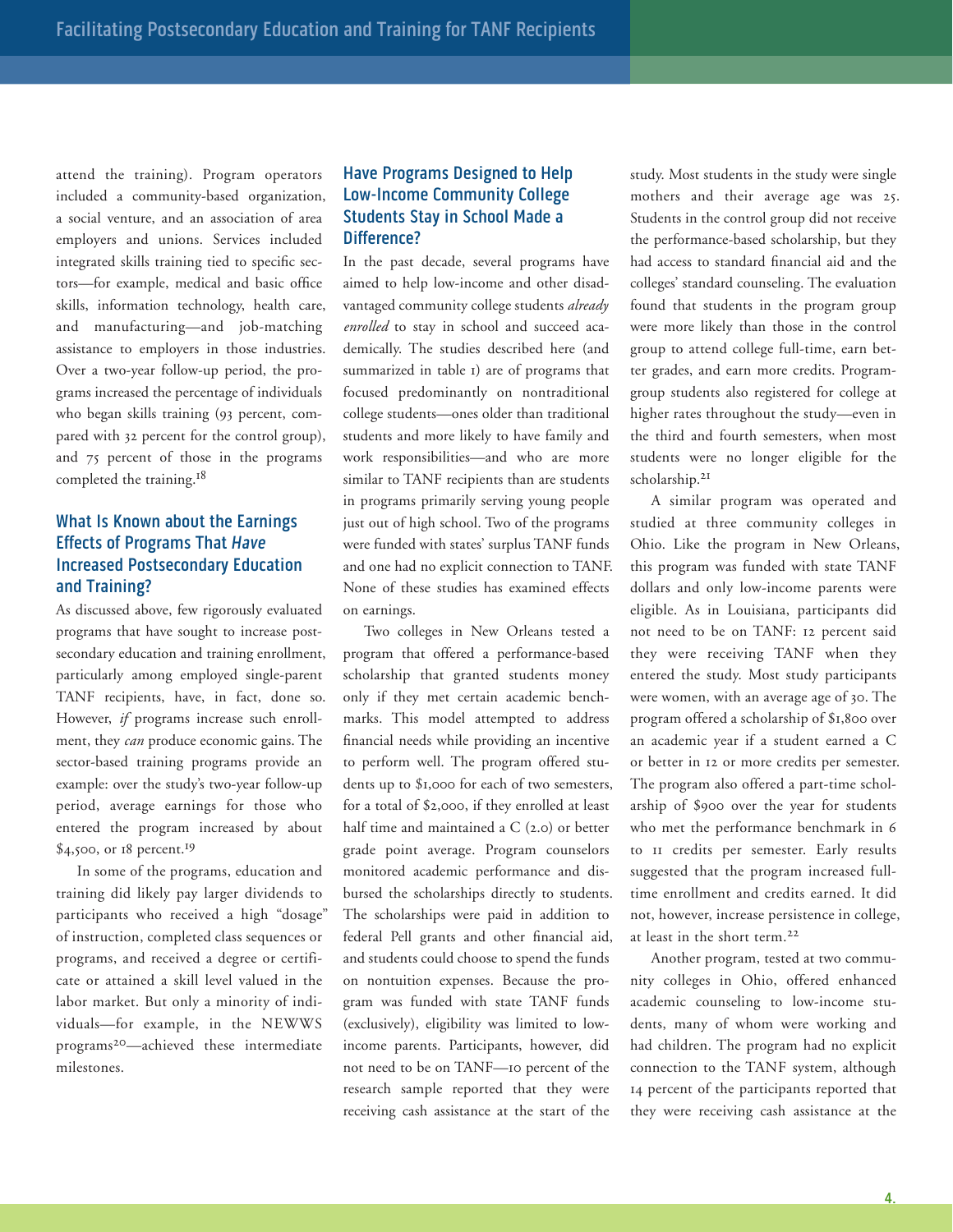start of the study. The students' average age was 24, with over a third 26 or older. Participating students were assigned to a team of counselors with whom they were expected to meet at least two times per semester for two semesters to discuss academic progress and resolve any issues that might affect their schooling. Each counselor worked with far fewer students than the regular college counselors, which facilitated more frequent, intensive, and personal contact. Students were also eligible for a \$150 incentive stipend for each of two semesters, paid after meetings with a counselor. Students in the control group received standard college services and no special stipend. This program increased the proportion of students who registered for college during the second and third semesters of the follow-up period, but the effect on retention subsequently dissipated.23

In sum, the three programs discussed above improved some outcomes for students, but, so far, only the performance-based scholarship in New Orleans increased persistence over time.

## **What Are the implications for State and federal Policy and Practice?**

Even without any special programs, many low-income people, including TANF recipients, enroll in school, training, or some other initiative to help them gain skills and find work. The challenge is to find programs and policies that *increase* the proportion who engage in such activities as well as *increase* the likelihood that they will persist in and complete such activities, and to do so in ways that maximize the eventual economic payoff.

To further these aims, the cited studies suggest several practices: financial incentives to encourage school attendance, academic progress, and the acquisition of marketable licenses, certifications, and degrees, as well as to offset forgone hours (and wages) from work; exposure to the community college system for TANF recipients; help with finding jobs (and work/study positions) that might better mesh with school hours; the use of sector-specific training programs with close ties to employers for qualified individuals; and enhanced student support services.

The discussed research, however, does not provide specific guidance regarding how these practices can and should be implemented under TANF. Notably, states can allow participation in postsecondary education and training regardless of whether it is countable toward the TANF participation standard. Moreover, even under the TANF standard, postsecondary education can often be counted as vocational training for up to a year and, even after that year, it can be counted when combined with 20 hours of work or work experience. The practices of some programs currently encouraging postsecondary education and training under TANF may provide specific ideas for TANF administrators. The Kentucky Ready to Work program, for example, facilitates access to higher education by using TANF resources to fund counselors at community colleges who help TANF recipients negotiate school, family, TANF, and work obligations. A significant share of the program's resources also goes toward engaging program participants in paid work study jobs while they pursue their education. As another example, the Arkansas Career Pathways Initiative is using TANF resources to fund support services (including child care and transportation), tutoring, and counseling for individuals attending certain community college programs, including some TANF recipients.<sup>24</sup> In addition, TANF resources help offset tuition and fund work-study internships.

#### **Areas for Future Research**

The research discussed above shows that some strategies can increase TANF recipients' and other low-income adults' engagement and persistence in postsecondary education and training, and boost earnings. Moreover, it shows that various agencies and institutions can work together to promote higher education among low-income parents. But new, potentially more effective interventions are needed, and new interventions—along with promising current ones—must be rigorously tested and the successful ones brought to scale. Taking into account strategies found to be effective and hypotheses for why some tested programs were *not* effective, such initiatives could try the following approaches:

**Adopt a career pathways framework.** Career pathways can be defined as "a series of connected education and training programs and support services that enable individuals to secure employment within a specific industry or occupational sector, and to advance over time to successively higher levels of education and employment in that sector. Each step … is designed explicitly to prepare for the next level of employment and education."25 Programs using a career pathways framework generally offer academic, occupational, and life skills training that employers value, financial and supportive services, and defined links to employment opportunities, with a goal of moving individuals up career pathways.26 Some research initiatives examining this type of program are already underway. The Administration for Children and Families (ACF), for example, is funding the Innovative Strategies for Increasing Self-Sufficiency (ISIS) project, which is testing nine career pathways approaches to increasing access to and success in postsecondary education. Another ACF-funded effort is evaluating health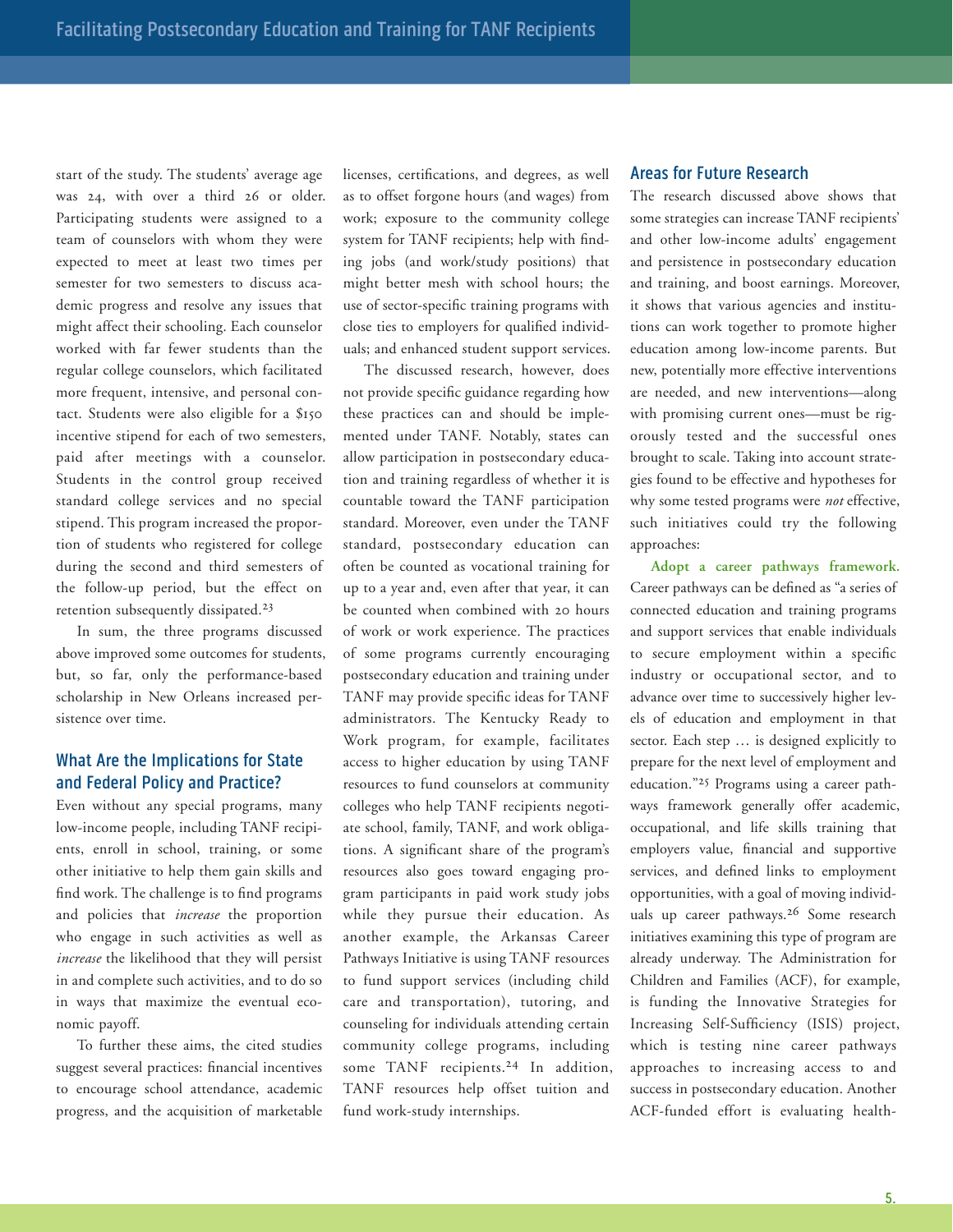care-related education and training programs operated using Health Profession Opportunity Grants, targeted to TANF recipients and others.

**Use a sector approach.** While this approach has shown promise on a small scale, it would be useful to examine whether sectorbased training programs can be implemented on a larger scale than previously, as well as in different settings and focusing on different sectors. Such an effort, accompanied by a rigorous evaluation, is underway as part of a Social Innovation Fund grant.

**Incorporate more reforms within community college settings.** Given community colleges' extensive role in educating and training low-income adults, improving their programs is key. Tests that are being considered or planned or are underway include ones focusing on new reforms in financial aid, such as delivering aid like a paycheck to help students manage their expenses, providing better information about financial aid, and simplifying the application process. Other studies are examining multifaceted, comprehensive reforms that provide a wide range of services and incentives to help students stay in school and eventually graduate, or reforms that aim to build new pathways from college entry to graduation. Finally, work is being done to innovate developmental education (the instruction of basic skills in college) to help students learn material and progress more quickly through college. Few planned

or existing studies, however, appear to focus on programs specifically targeted to TANF recipients or older, low-income, nontraditional students balancing work, school, and family, suggesting areas in which more research may be desirable.

**Explore ways for more low-income adults to receive a high school diploma or GED in concert with, or before quickly transitioning to, vocational training and postsecondary education**. Many low-income adults have not completed high school or a GED credential and do not qualify for postsecondary programs. If a goal is to enable these individuals to engage in postsecondary education or vocational training, other types of interventions are needed. These could experiment with ways to encourage individuals to enroll in adult basic education and GED preparation courses; structure and staff such courses to increase persistence in and successful completion of the courses (resulting in the GED credential), for example, by combining basic skills instruction with credential-producing vocation training instruction or work/study positions; ensure that GED completers have obtained the academic skills that will qualify them for postsecondary education and training without their first taking extensive basic skills "brush-up" courses; and promote frequent, quick, and attractive transitions to postsecondary education and training programs. Washington State's I-BEST is an example of

such an initiative. It involves team-taught basic skills and occupational instruction, and is being studied under the ISIS project.<sup>27</sup> The new multistate Accelerating Opportunity initiative is another example. It seeks to change how adult basic education is structured and delivered so more students can complete GEDs and be ready to succeed in college.28

In conclusion, while there is evidence that some strategies can increase TANF recipients' and other low-income adults' engagement and persistence in postsecondary education and training, much remains to be learned about how best to do so, at scale, and in ways that significantly improve earnings for low-income families. •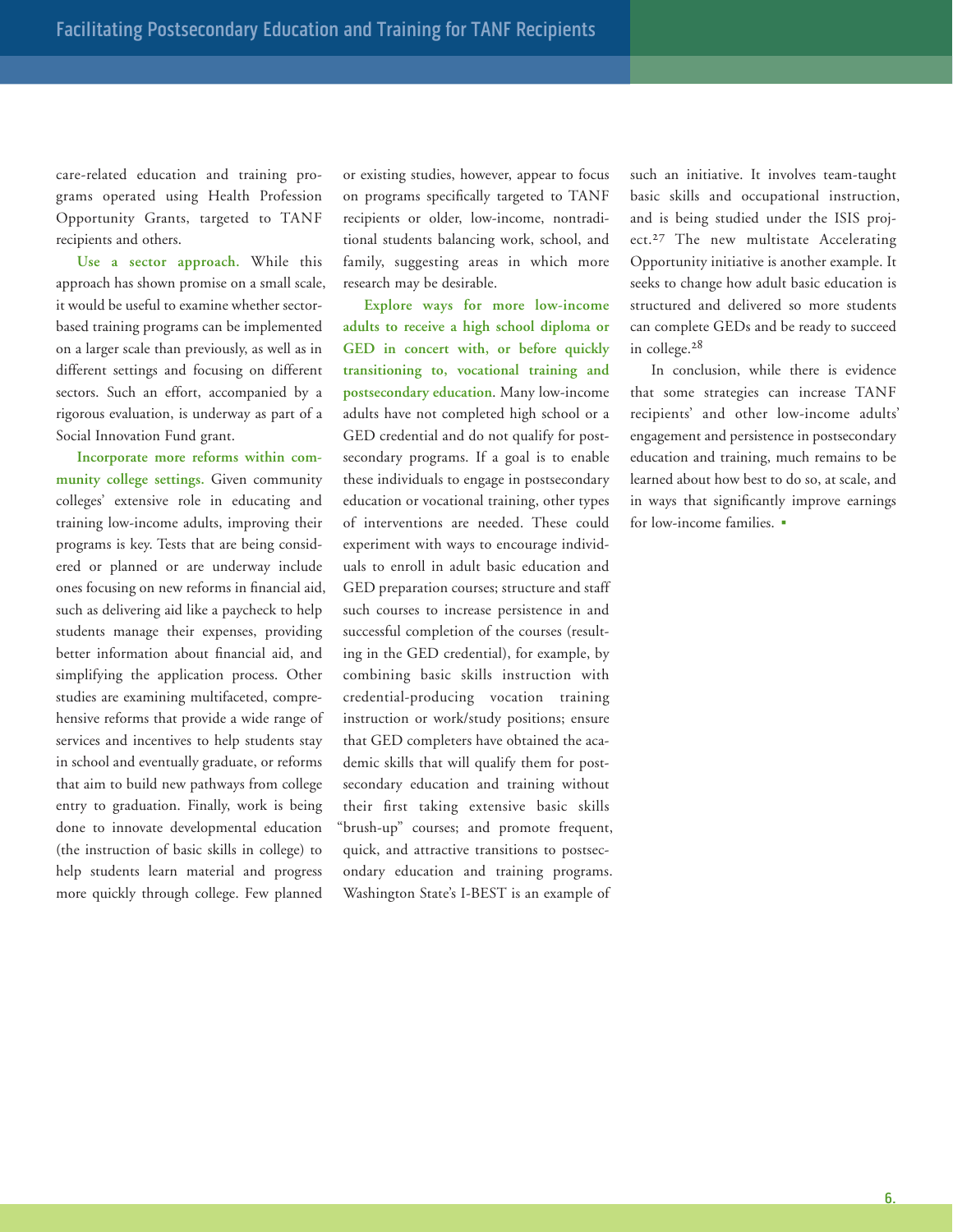# **Table 1. Summary of Programs and Their effects**

| Program                                                                                                                                                                    | <b>Operating</b><br>organization   | <b>Target group</b>                                                                                                                   | Key effects on education<br>and training engagement                                                                                                                   | <b>Key effects</b><br>on earnings                                                  |
|----------------------------------------------------------------------------------------------------------------------------------------------------------------------------|------------------------------------|---------------------------------------------------------------------------------------------------------------------------------------|-----------------------------------------------------------------------------------------------------------------------------------------------------------------------|------------------------------------------------------------------------------------|
| NEWWS education and training<br>first: required participants to<br>initially attend education or<br>training (Hamilton 2002)                                               | <b>Welfare agencies</b>            | <b>TANF</b> recipients                                                                                                                | Modestly increased participa-<br>tion in basic education in all<br>three cities and in training<br>in one city                                                        | <b>Modest increase</b>                                                             |
| NEWWS mixed strategy: required<br>some participants to initially<br>attend short-term education or<br>training and others to initially<br>search for a job (Hamilton 2002) | <b>Welfare agency</b>              | <b>TANF</b> recipients                                                                                                                | Modestly increased participation<br>in basic education and, late in<br>the follow-up period, substan-<br>tially increased participation<br>in postsecondary education | <b>Substantial</b><br>increase, partic-<br>ularly early in the<br>follow-up period |
| New Visions: prepared participants<br>for occupational training programs;<br>voluntary (Fein and Beecroft 2006)                                                            | Community<br>college               | TANF recipients who<br>worked 20+ hours/<br>week and had a high<br>school diploma/GED                                                 | Small increase in college<br>course enrollment; did not<br>increase credits earned or<br>degree/certificate receipt                                                   | No increase                                                                        |
| <b>ERA Work Plus: provided education</b><br>and training referrals to help meet<br>TANF participation requirement<br>(Hendra et al. 2010)                                  | <b>Welfare agency</b>              | TANF recipients who<br>worked 20+ hours/<br>week and were newly<br>employed                                                           | Increase in basic education<br>participation but not in<br>postsecondary education<br>or training                                                                     | No increase                                                                        |
| <b>ERA Training Focused: provided</b><br>education and training referrals<br>to help meet TANF participation<br>requirement (Hendra et al. 2010)                           | Workforce<br>development<br>agency | TANF recipients who<br>worked 20+ hours/<br>week and were newly<br>employed                                                           | Increase in basic education<br>participation but not in<br>postsecondary education<br>or training                                                                     | No increase                                                                        |
| Sector-based training: provided<br>integrated skills training tied to<br>specific industries; voluntary<br>(Maguire et al. 2010)                                           | Community-based<br>organizations   | Low-income individuals<br>interested in and quali-<br>fied for certain occupa-<br>tions, almost all with a<br>high school diploma/GED | Substantially increased<br>participation in and completion<br>of training                                                                                             | <b>Substantial</b><br>increase                                                     |
| Performance-based scholarship<br>in New Orleans: paid scholarships<br>if students met certain academic<br>benchmarks (Richburg-Hayes<br>et al. 2009)                       | Community<br>colleges              | Low-income community<br>college students with<br>children                                                                             | Substantially increased<br>full-time college attendance,<br>credits earned, and<br>persistence                                                                        | Not examined                                                                       |
| Performance-based scholarship<br>in Ohio: paid scholarship if<br>students met certain academic<br>benchmarks (Cha and Patel 2010)                                          | Community<br>colleges              | Low-income community<br>college students with<br>children                                                                             | Substantially increased full-time<br>college attendance and credits<br>earned, but did not affect<br>persistence in the short term                                    | Not examined                                                                       |
| Enhanced academic counseling:<br>Provided intensive advising and<br>a small stipend (Scrivener and<br><b>Weiss 2009)</b>                                                   | Community<br>colleges              | Low-income community<br>college students                                                                                              | <b>Temporarily increased credits</b><br>earned and persistence, but<br>no meaningful longer-term<br>effects                                                           | Not examined                                                                       |

Note: Throughout the table, *effects* refers to effects for all of those subject to or enrolled in the programs, not just for those who actually engaged in education or training.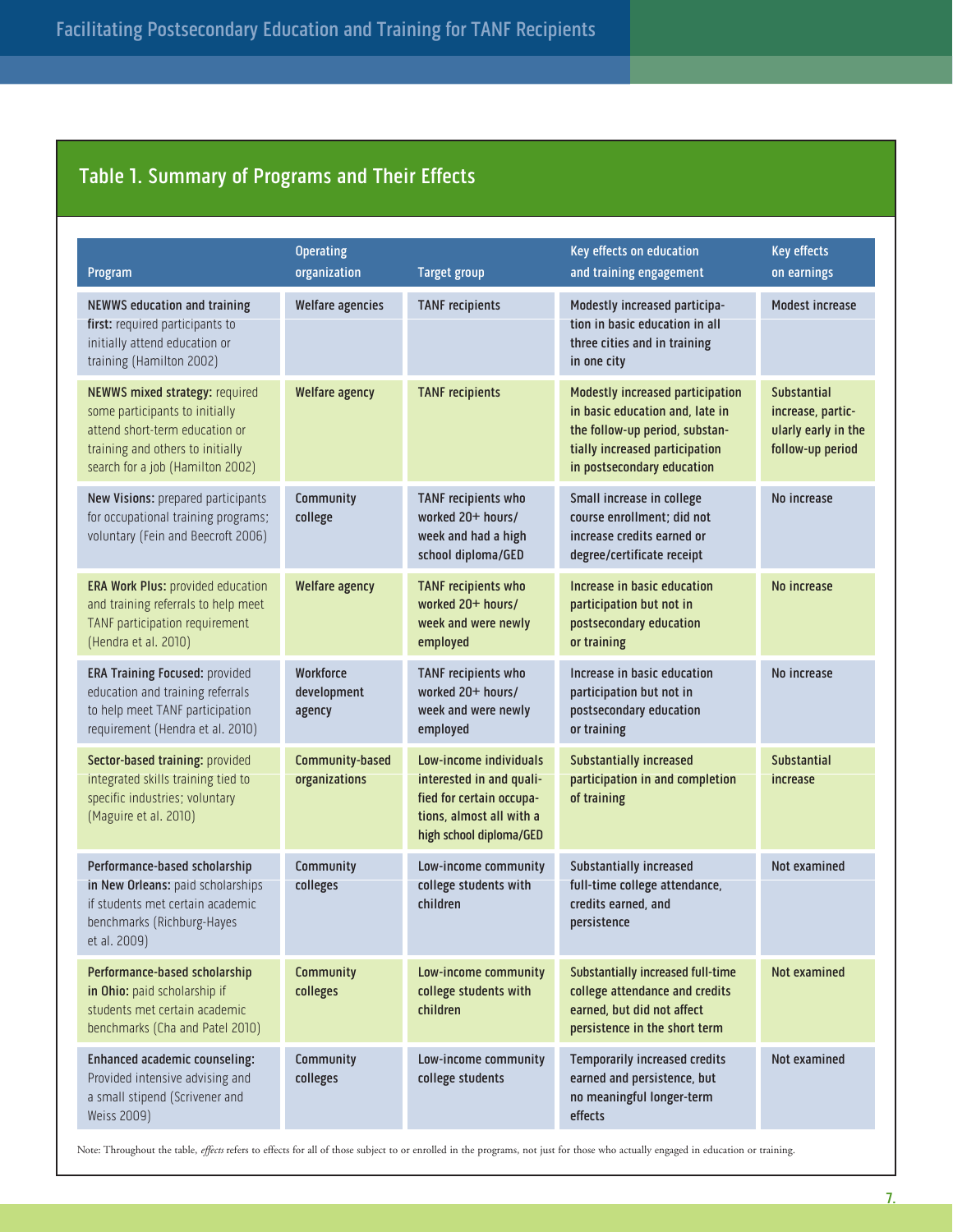**Notes**

- 1. Mishel, Bernstein, and Allegretto (2007).
- 2. Grubb and Associates (1999); Kane and Rouse (1995). More recent analysis suggests that this pattern holds among TANF recipients as well. Among individuals in Colorado who began receiving TANF between 2004 and 2007, earnings increases over the subsequent three to six years, compared with individuals' pre-TANF earnings, were greatest for those who received community college certificates or degrees (with the exception of an academic associate's degree), but those who accumulated a significant number of credits with no certificate or degree also experienced some earnings increase (Turner 2011).
- 3. Acs and Nichols (2007). Education levels are even lower among adult TANF recipients: In 2009, about 5 percent had more than 12 years of schooling (U.S. Department of Health and Human Services 2011, Table 25).
- 4. Some aspects of this brief draw from an MDRC working paper on helping low-wage workers persist in education programs (Richburg-Hayes 2008).
- 5. Brock (2010).
- 6. College Board (2010).
- 7. See, for example, Brock and LeBlanc (2005).
- 8. Meléndez et al. (2004).
- 9. Walton Radford et al. (2010).
- 10. Choy (2002).
- 11. Berker, Horn, and Carroll (2003).
- 12. Golonka and Matus-Grossman (2001), Levin-Epstein (2007), Matus-Grossman and Gooden (2001).
- 13 Lower-Basch (2008).
- 14. The "effects" discussed in this brief represent the degree to which strategies changed individuals' usual patterns of participation in higher education (or earnings) relative to what was "normal" at the time, rather than increases in outcomes per se.
- 15. Hamilton (2002); for detail, Hamilton et al. (2001).
- 16. Fein and Beecroft (2006).
- 17. Hendra et al. (2010).
- 18. Maguire et al. (2010).
- 19. Ibid.
- 20. See Bos et al. (2001).
- 21. Richburg-Hayes et al. (2009).
- 22. Cha and Patel (2010). A similar performancebased scholarship program was tested at two community colleges in New York City, targeting low-income adults age 22 to 35. It had no explicit connection to TANF, but 8 percent of the participants were receiving cash assistance when they entered the study. Early results show that the program increased full-time enrollment, and scholarship dollars offered during the summer substantially increased enrollment in college that semester (Richburg-Hayes, Sommo, and Welbeck 2011).
- 23. Scrivener and Weiss (2009).
- 24. For a summary of the implementation practices of these two programs as well as other strategies, see http://www.clasp.org/ postsecondary/pages?id=0007.
- 25. Jenkins and Spence (2006, 2).
- 26. See http://www.projectisis.org/project.html for a depiction of this framework.
- 27. See Zeidenberg, Cho, and Jenkins (2010).
- 28. Jobs for the Future press release, August 2011.

#### **references**

Acs, Gregory, and Austin Nichols. 2007. *Low-Income Workers and Their Employers: Characteristics and Challenges.* Washington, DC: The Urban Institute. http://www.urban.org/url.cfm?ID=411532.

Berker, Ali, Laura Horn, and C. Dennis Carroll. 2003. *Work First, Study Second: Adult Undergraduates Who Combine Employment and Postsecondary Enrollment.* Washington, DC: Institute of Education Sciences. http://www.eric.ed.gov/PDFS/ED482529.pdf.

Bos, Johannes, Susan Scrivener, Jason Snipes, and Gayle Hamilton. 2001. *Improving Basic Skills: The Effects of Adult Education in Welfareto-Work Programs.* Washington, DC: U.S. Department of Health and Human Services and U.S. Department of Education. http://www.eric.ed.gov/PDFS/ED464267.pdf.

Brock, Thomas. 2010. "Young Adults and Higher Education: Barriers and Breakthroughs to Success." *The Future of Children* 20(1): 109–32.

Brock, Thomas, and Allen LeBlanc. 2005. *Promoting Student Success in Community College and Beyond.* New York: MDRC. http://www.mdrc.org/ publications/409/overview.html.

Cha, Paulette, and Reshma Patel. 2010. *Rewarding Progress, Reducing Debt: Early Results from Ohio's Performance-Based Scholarship Demonstration for Low-Income Parents.* New York: MDRC. http://www.mdrc.org/publications/568/overview.html.

Choy, Susan. 2002. *Findings from the Condition of Education 2002: Nontraditional Undergraduates.* Washington, DC: National Center for Education Statistics. http://nces.ed.gov/pubs2002/2002012.pdf.

The College Board. 2010. "College Enrollment by Income." http://trends.collegeboard.org/ education\_pays/report\_findings/indicator/College\_ Enrollment\_by\_Income.

Fein, David J., and Eric Beecroft. 2006. *College as a Job Advancement Strategy: Final Report on the New Visions Self-Sufficiency and Lifelong Learning Project.* Cambridge, MA: Abt Associates, Inc. http://www.acf.hhs.gov/programs/opre/welfare\_ employ/new\_visions/reports/clg\_job\_adv/clg\_ title.html.

Golonka, Susan, and Lisa Matus-Grossman. 2001. *Opening Doors: Expanding Educational Opportunities for Low-Income Workers.* New York: MDRC. http://www.mdrc.org/publications/101/execsum.html.

Grubb, W. Norton, and Associates. 1999. *Honored but Invisible: An Inside Look at Teaching in Community Colleges.* New York and London: Routledge. http://www.routledge.com/books/details/ 9780415921657/.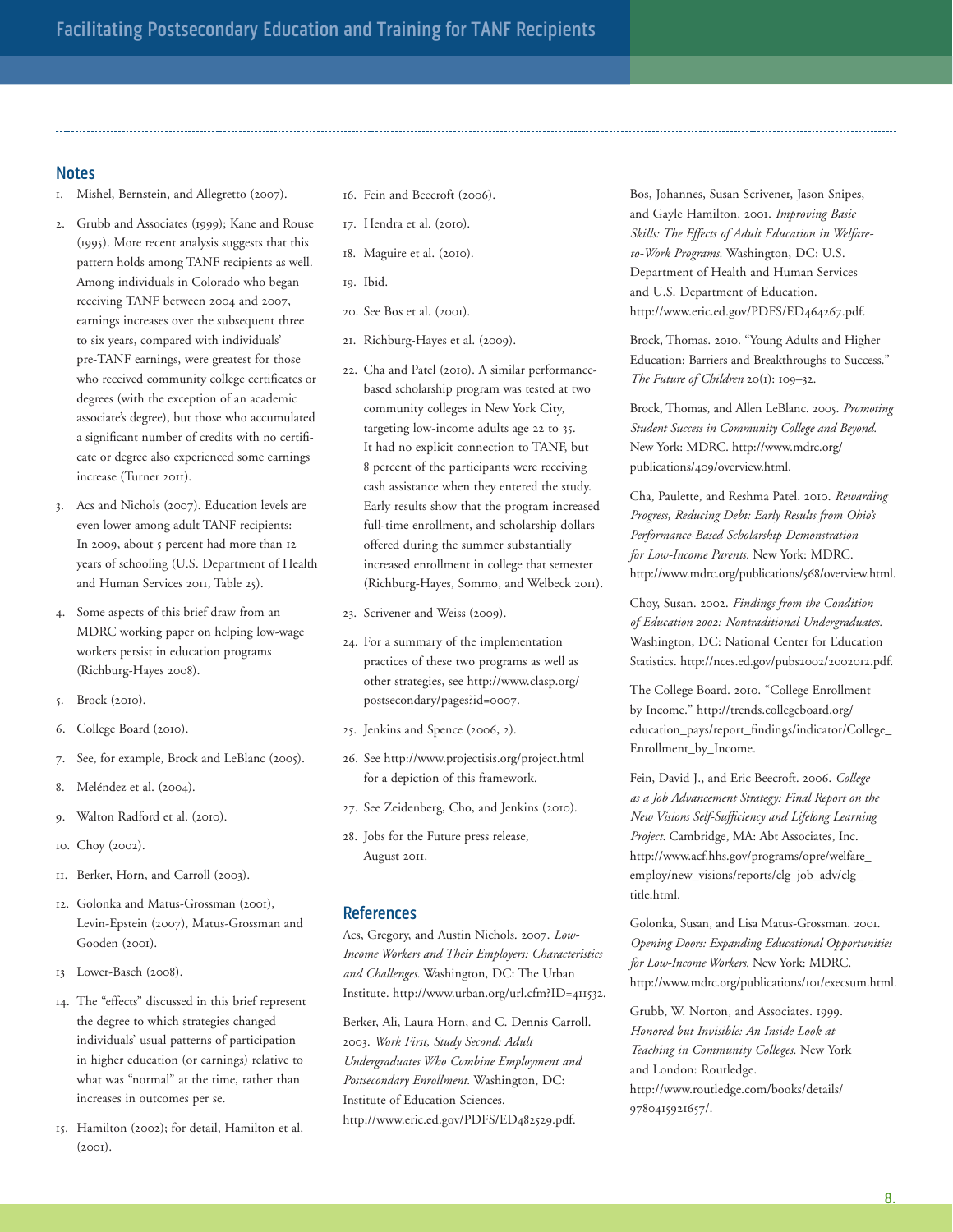Hamilton, Gayle. 2002. *Moving People from Welfare to Work: Lessons from the National Evaluation of Welfare-to-Work Strategies.* Washington, DC: U.S. Department of Health and Human Services and U.S. Department of Education. http://www.aspe.hhs.gov/hsp/NEWWS/ synthesis02/index.htm.

Hamilton, Gayle, Stephen Freedman, Lisa Gennetian, Charles Michalopoulos, Johanna Walter, Diana Adams-Ciardullo, Anna Gassman-Pines, Sharon McGroder, Martha Zaslow, Surjeet Ahluwalia, and Jennifer Brooks. 2001. *How Effective Are Different Welfare-to-Work Approaches? Five-Year Adult and Child Impacts for Eleven Programs.* Washington, DC: U.S. Department of Health and Human Services and U.S. Department of Education. http://www.aspe.hhs.gov/hsp/NEWWS/ 5yr-11prog01/index.htm.

Hendra, Richard, Keri-Nicole Dillman, Gayle Hamilton, Erika Lundquist, Karin Martinson, and Melissa Wavelet. 2010. *How Effective Are Different Approaches Aiming to Increase Employment Retention and Advancement? Final Impacts for Twelve Models.* New York: MDRC. http://www.acf.hhs.gov/ programs/opre/welfare\_employ/employ\_retention/ reports/different\_approaches/era\_core.pdf.

Jenkins, Davis, and Christopher Spence. 2006. *The Career Pathways How-To Guide.* New York: Workforce Strategy Center. http://www. workforcestrategy.org/images/pdfs/publications/ WSC\_howto\_10.16.06.pdf.

Kane, Thomas J., and Cecilia Elena Rouse. 1995. "The Labor-Market Returns to Two- and Four-Year College." *American Economic Review* 85(3): 600–614. http://www.jstor.org/stable/2118190.

Levin-Epstein, Jodie. 2007. "Responsive Workplaces: The Business Case for Employment That Values Fairness and Families." *American Prospect,* February 19, 2007. http://www.clasp.org/admin/site/publications/ files/0348.pdf.

Lower-Basch, Elizabeth. 2008. "Education and Training for TANF Recipients: Opportunities and Challenges under the Final Rule." Washington, DC: Center for Law and Social Policy. http://www.clasp.org/admin/site/publications/files/ 0406.pdf.

Maguire, Sheila, Joshua Freely, Carol Clymer, Maureen Conway, and Deena Schwartz. 2010. *Tuning In to Local Labor Markets: Findings from the Sectoral Employment Impact Study.* Philadelphia, PA: Public/Private Ventures. http://ppv.org/ppv/ publications/assets/325\_publication.pdf.

Matus-Grossman, Lisa, and Susan Gooden. 2001. *Opening Doors to Earning Credentials: Impressions of Community College Access and Retention from Low-Wage Workers.* New York: MDRC. http://www.mdrc.org/publications/137/abstract.html.

Meléndez, Edwin, Luis M. Falcón, Carlos Suárez-Boulangger, Lynn McCormick, and Alexandra de Montrichard. 2004. "Community Colleges, Welfare Reform, and Workforce Development." In *Communities and Workforce Development,* edited by Edwin Meléndez (293-330). Kalamazoo, MI: W. E. Upjohn Institute for Employment Research. http://research.upjohn.org/up\_bookchapters/297/.

Mishel, Lawrence, Jared Bernstein, and Sylvia Allegretto. 2007. *The State of Working America 2006/2007.* Ithaca, NY: ILR Press.

Richburg-Hayes, Lashawn. 2008. *Helping Low-Wage Workers Persist in Education Programs: Lessons from Research on Welfare Training Programs and Two Promising Community College Strategies.* New York: MDRC. http://www.mdrc.org/ publications/472/abstract.html.

Richburg-Hayes, Lashawn, Colleen Sommo, and Rashida Welbeck. 2011. *Promoting Full-Time Attendance among Adults in Community College: Early Impacts from the Performance-Based Scholarship Demonstration in New York.* New York: MDRC. http://www.mdrc.org/publications/596/overview.html.

Richburg-Hayes, Lashawn, Thomas Brock, Allen LeBlanc, Christina Paxson, Cecilia Elena Rouse, and Lisa Barrow. 2009. *Rewarding Persistence: Effects of a Performance-Based Scholarship Program for Low-Income Parents.* New York: MDRC. http://www.mdrc.org/publications/507/overview.html.

Scrivener, Susan, and Michael J. Weiss. 2009. *More Guidance, Better Results? Three-Year Effects of an Enhanced Student Services Program at Two Community Colleges.* New York: MDRC. http://www.mdrc.org/publications/524/overview.html. Turner, Lesley. 2011. "The Returns to Higher Education for TANF Recipients: Evidence from Colorado." Presentation at the annual Administration for Children and Families Welfare Research and Evaluation Conference, June.

U.S. Department of Health and Human Services, Administration for Children and Families. 2011. "Characteristics and Financial Circumstances of TANF Recipients, FY 2009." http://www.acf.hhs.gov/programs/ofa/character/ index.html.

Walton Radford, Alexandria, Lutz Berkner, Sara C. Wheeless, Bryan Shepard, and Tracy Hunt-White. 2010. *Persistence and Attainment of 2003–04 Beginning Postsecondary Students: After 6 Years.* Washington, DC: National Center for Education Statistics. http://nces.ed.gov/pubs2011/2011151.pdf.

Zeidenberg, Matthew, Sung-Woo Cho, and Davis Jenkins. 2010. *Washington State's Integrated Basic Education and Skills Training Program (I-BEST): New Evidence of Effectiveness.* New York: Community College Research Center. http://ccrc.tc.columbia.edu/Collection.asp?cid=17.